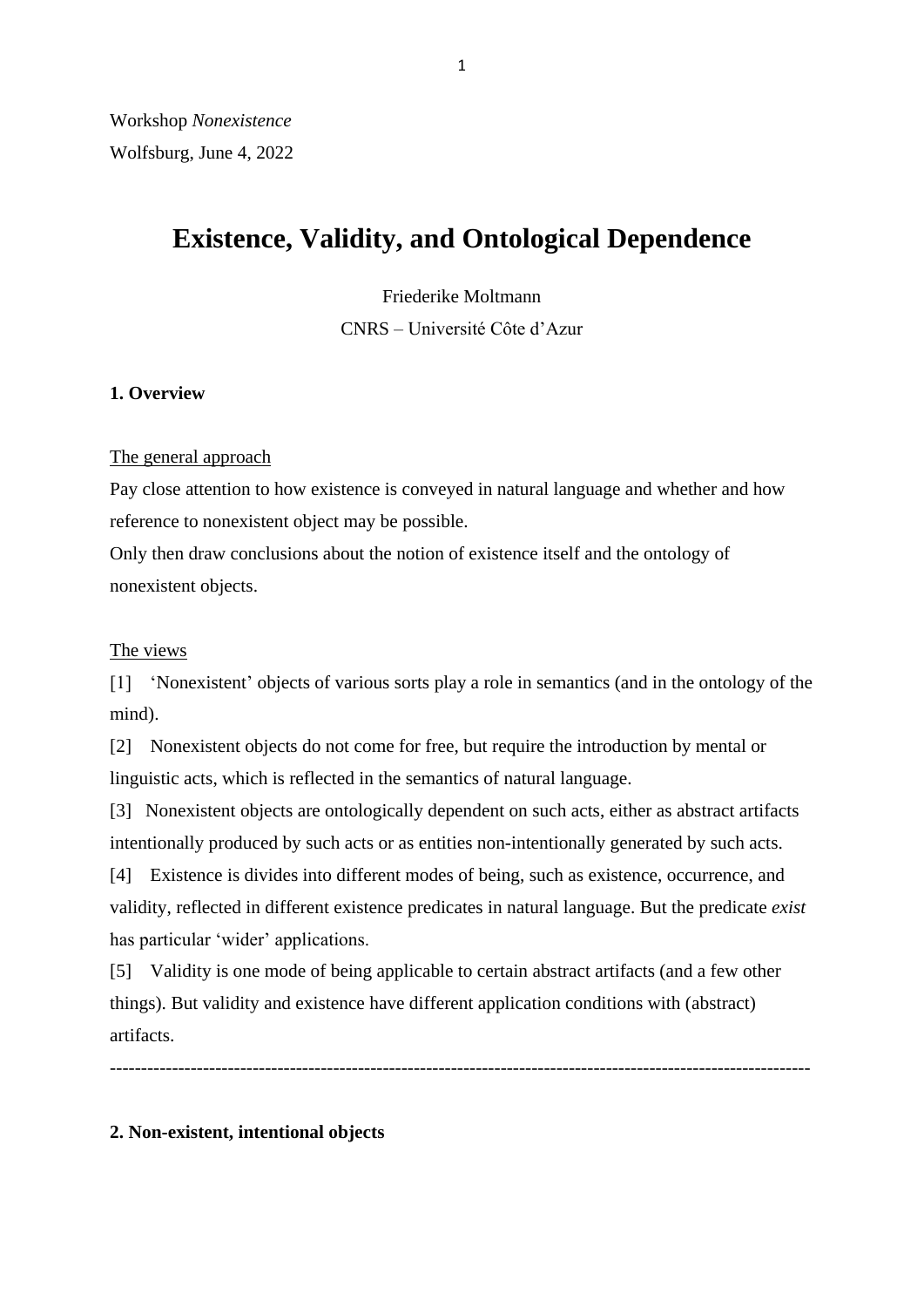*Standard cases* of non-existent objects

Objects of imagining, conceiving, thinking about, referring to, describing, mentioning, intending.

In natural language semantics

Nonexistent objects act as semantic values and are needed for the compositional semantics of sentences with intentional verbs (*imagine, conceive, think about, refer to, mention, intend*). But nonexistent objects do not come for free do: they depend on the description of a quasireferential act in the sentence, or at least an implicit reference to such an act.

Not every non-referring description 'generates' a nonexistent object:

(1) a. ?? The church in the village does not exist.

b. The church *mentioned* in the guide does not exist.

(2) a. ?? There is a house that does not exist.

b. There is a house John *described* that does not exist.

(3) a. ??? Mary talked to a man that does not exist.

b. Mary *described* a man that does not exist.

Intentional adjectives:

- (4) a. The *imagined* church does not exist.
	- b. The *described* man does not exist.

Implicit reference to a referential act in subject position: ok with implicit reference to a quasireferential chain:

(5) a. ??? The blue apples in this room do not exist

b. The golden mountain / Pegasus does not exist.

Nonexistent objects as entities 'generated by' unsuccessful or pretend referential mental or linguistic acts (or states)

# *Quasi-referential acts*

unsuccessful or pretend referential mental or linguistic acts

Nonexistent objects as entities *ontologically dependent* on quasi-referential acts or mental states. But that does not mean they are entities *caused* by quasi-referential acts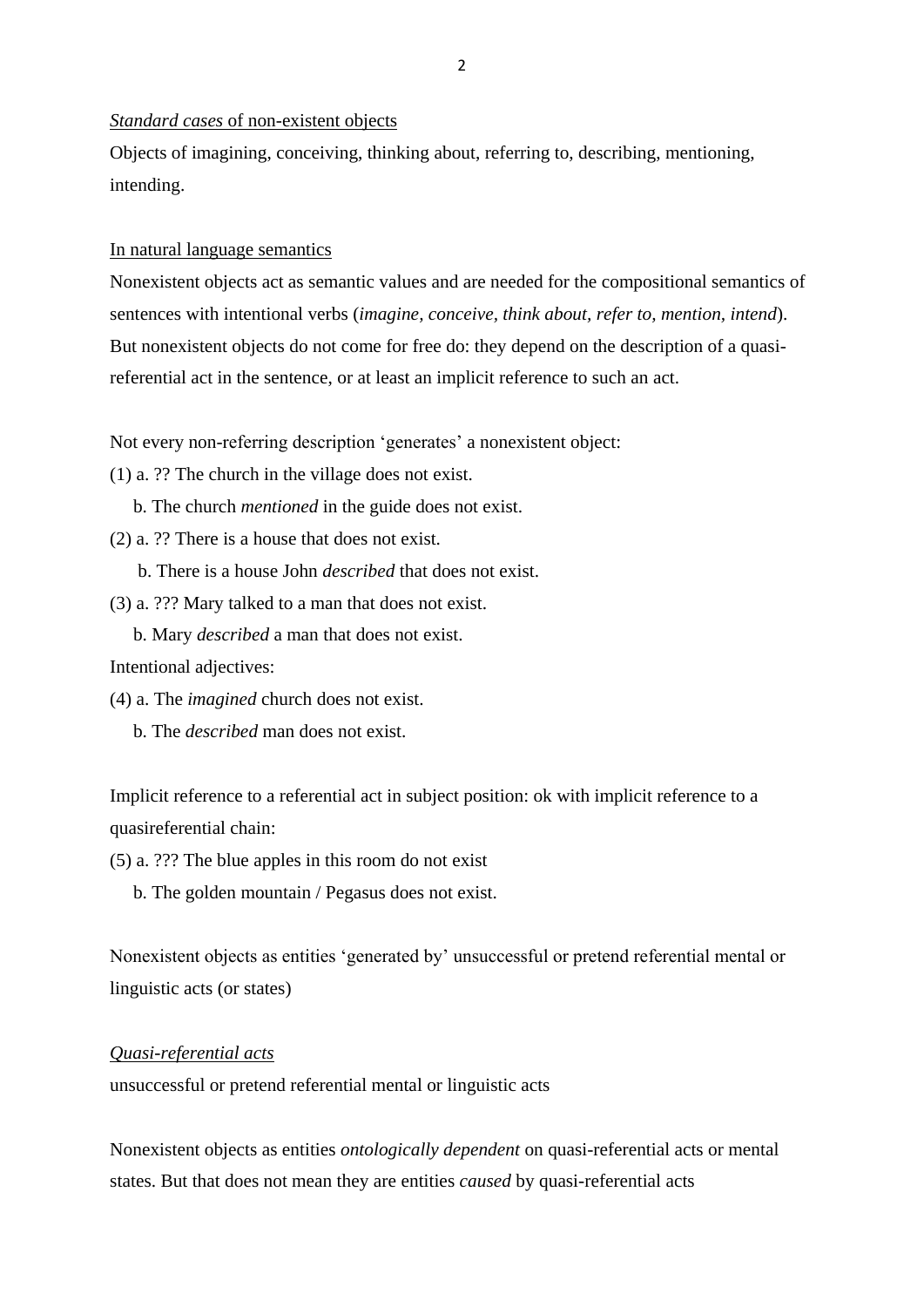Like *abstract artifacts* in general, they involve ontological dependence as a generating relation, not a causal relation (Irmak 2021)

## Nonexistent objects as entities generated by quasireferential acts

[1] *Intentional objects*: generated by unsuccessful referential acts:

Nonexistent, non-intended products, generated by unsuccessful acts of reference and associated property attributions

Compare the singleton set containing a musical work, the non-intended product generated by acts of musical composition

## Refinement:

Intentional objects are generated by *coordinated* referential and predicational acts (mental or linguistic), in roughly the send of coordination of Fine (2007).

This will be relevant for the semantics of anaphora in *intentional identity cases*.

Coordination of mental or linguistic acts (or states) may be indirect:

beliefs can be coordinated if they are directed toward a common source (Hob-Nob sentences)

[2] *Fictional characters:* 'existent' entities that are the intended products of pretend acts of reference

That is, ontological dependence may involve:

[1] Mental acts of referring with a description and of predication, attributing properties to what the description is meant to refer to

[2] Mental state of intending a fictional character.

Dependence on 1: intentional object

Dependence on 1 and 2: fictional character.

I.e. a piece of fiction about a single entity generates two nonexistent objects.

#### Linguistically reflected difference between the two sorts of entities

Application of existence predicates and other predicates conveying external properties

----------------------------------------------------------------------------------------------------------------

(6) a. The fictional character Hamlet / Hamlet exists.

b. Hamlet does not exist.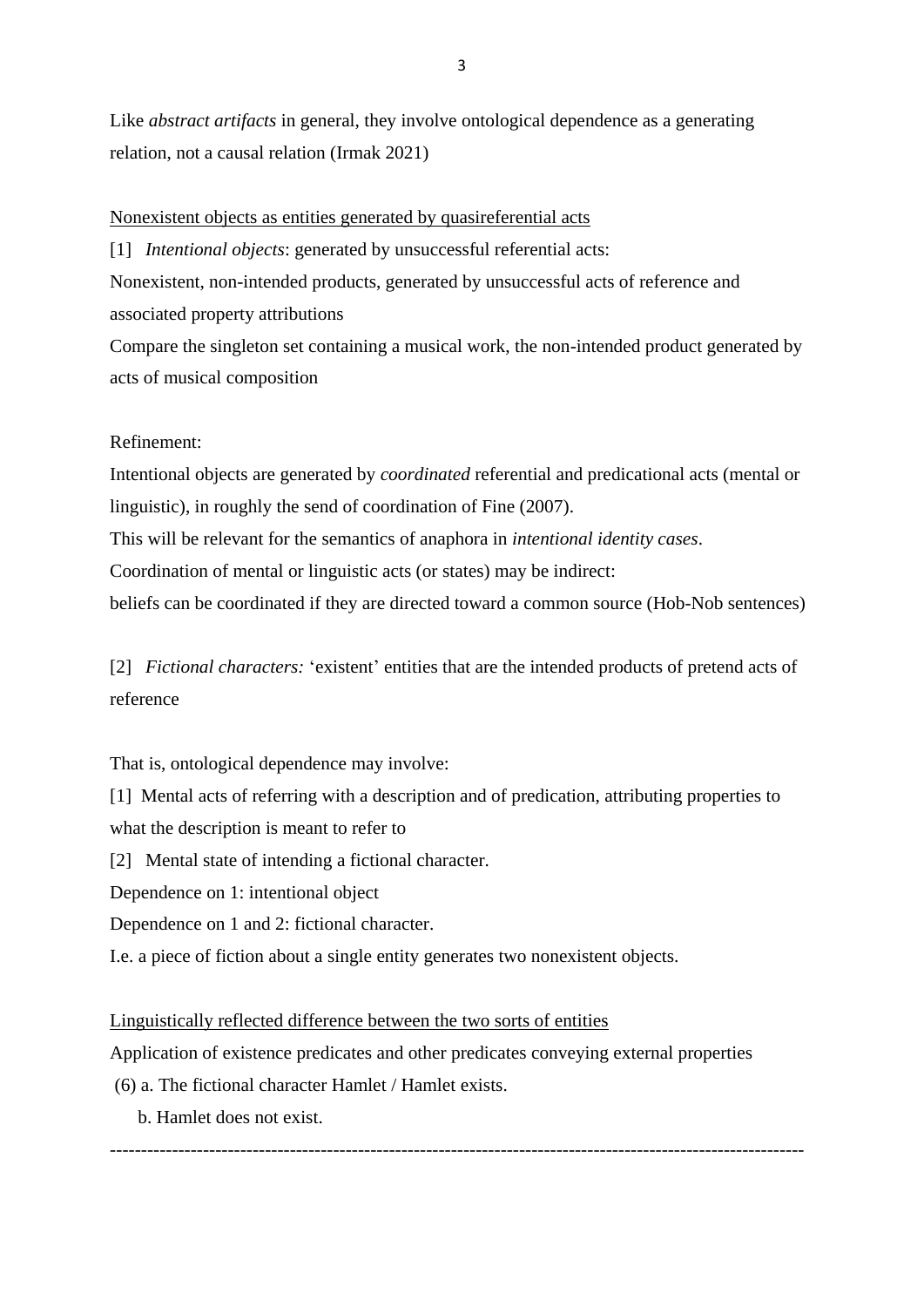## **3. Events**

Events can easily have the status of abstract artifacts: plans, projects, organized future events As such they permit the application of *exist*:

(7) a. The plan exists.

- b. the project already exists.
- c. ? The planned demonstration exists.

*Existence* of an event as an abstract artifact is distinct from its *realization* !

Parallel to musical works:

Musical works as abstract artifact vs concrete performances.

*Exist* is the existence predicates for 'eventive' abstract artifacts, even though it is inapplicable to events.

Why? Abstract artifacts, being nowhere or everywhere, in a way are completely present throughout a time.

-----------------------------------------------------------------------------------------------------------------

## **4. Existence and modes of being**

Existence predicates generally represent the way entities relate to space and time:

*Exist* vs. *happen* / *occur* / *take place*:

- (8) a. The demonstration existed / took place.
	- b. The rain still exists is still going on.
- (9) a. For an entity d and a temporal or spatial location t, exist(d, t) iff d is *completely present* throughout t.
	- b. For a time t, occur(d, t) iff d extends over t

#### Type-independent application of *exist*

Applies to any nonexistent entities generated by quasi-referential acts:

(10) a. (?) The war described in the book did exist.

b. (?) The earthquake he was referring to did not actually exist.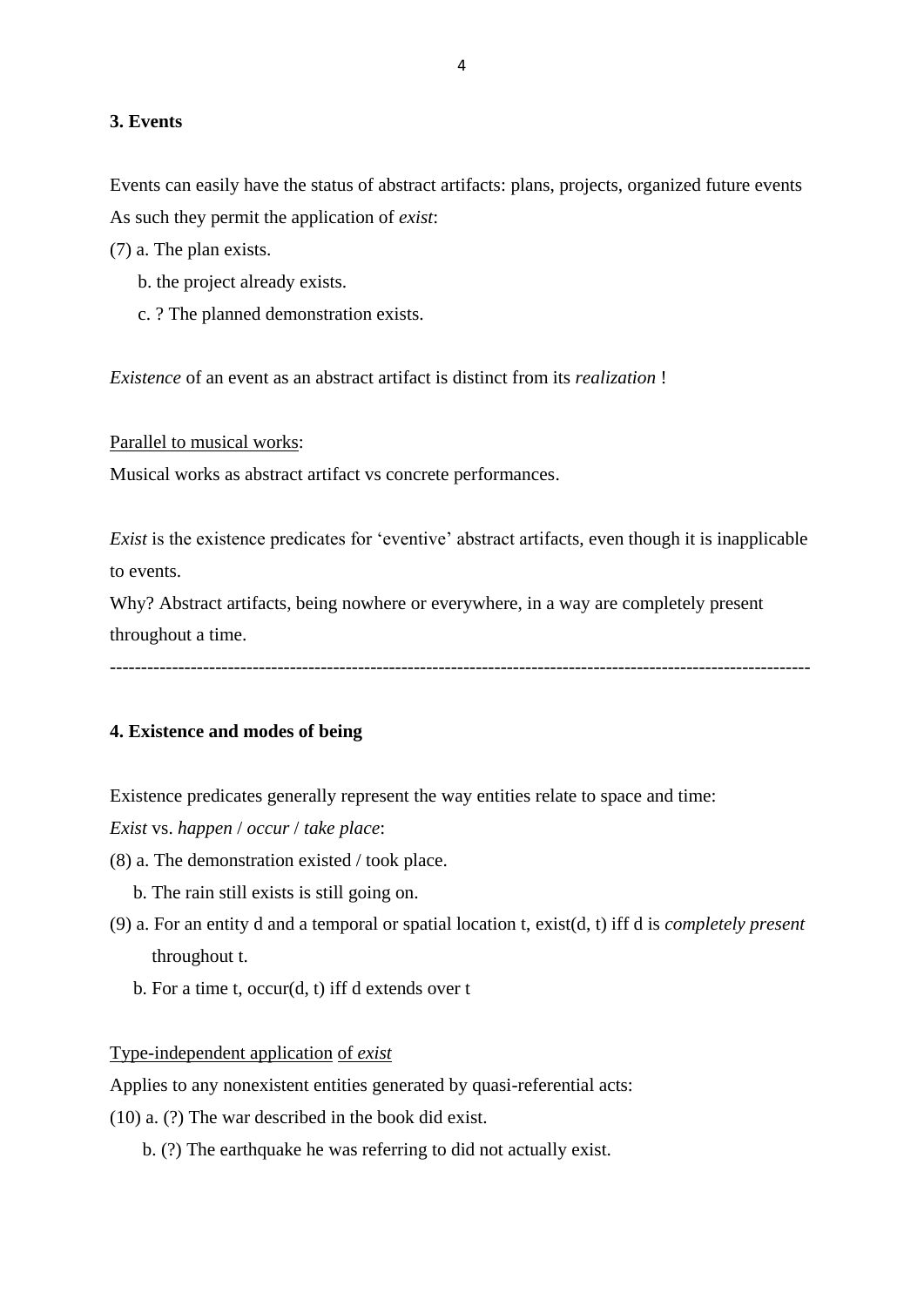#### Other modes of being

*Present itself,* German *eintreten 'enter'*:

Cases:

- (11) a. Der Fall, in dem ein Student das Examen bestanden hat, ist noch nie eingetreten.
	- b. The case in which a student passed the exam has never presented itself.

Cases are not events, but situation in the role of truthmakers within a space of alternatives.

-------------------------------------------------------------------------------------------------------------

## **5. Validity as a mode of being**

## German *bestehen* 'obtain'

## Attitudinal objects

(12) a. Es besteht die Hoffnung, dass es regen werde.

'There is the hope that it will rain.'

b. Die Hoffning besteht, dass es regnen werde.

'The hope exists that it will rain.'

- (13) a. Es besteht die Annahme, dass S. It obtains the assumption that S.
	- b. Die Annahme besteht, dass S. The assumption obtains that S.

## Modal objects

(14) a. Die Moeglichkeit besteht, dass Hans gewaehlt wird.

'The possibility exists that John will be elected.

b. Das Angebot besteht, die Villa zu mieten.

'The offer exists to rent the villa.'

Laws, habits, and rules

(15) a. Das Gesetz besteht, dass S

'The law obtains that S.'

 b. Hier besteht die Gewohnheit, dass man morgens Kaffee trinkt. here obtains the habit that one drinks coffee in the morning

Validity as the mode of being conveyed by *obtain*.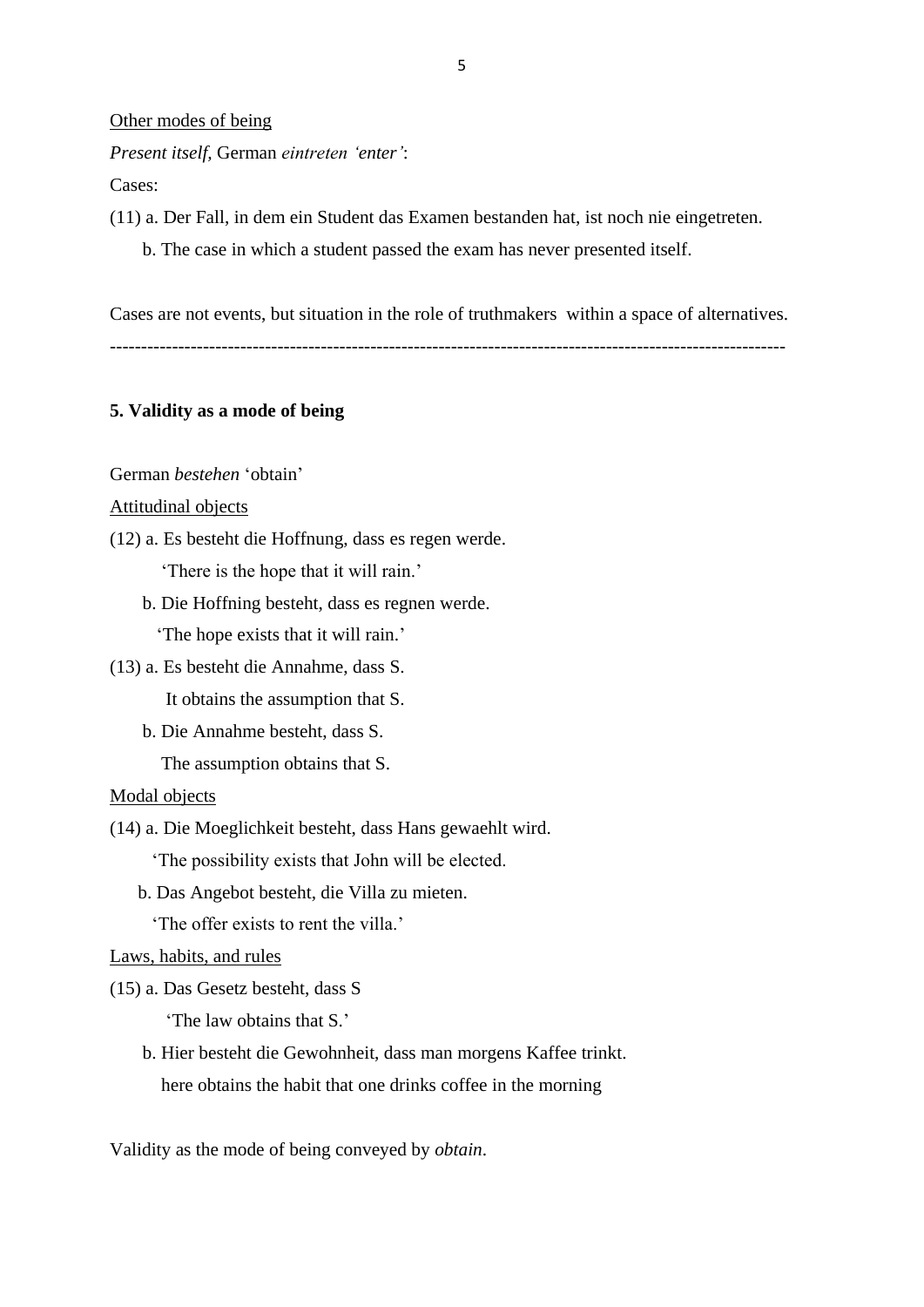*Is valid* and *obtain* in English:

- (16) a. Her claim is still valid.
	- b. The law is valid / obtains.
	- c. The offer / invitation is still valid.

*Obtain* and *bestehen* are applicable to other propositional objects: Facts, states, states of affairs

Not all attitudinal objects can have validity (in the relevant sense) Not result-like objects: judgments, conclusions

Not descriptive objects: remarks, observations

(17) a. ?? The judgment is valid.

b. ?? Joe's remark is valid / obtains.

Only attitudinal and modal objects whose production involves a *declarative speech act*

# Validity vs existence

Apparent equivalence

- (18) a. The law still exists.
	- b. The law still obtains
	- c. The law is still valid.

Why does *exist* apply to modal objects in the first place?

Modal objects are *completely present* throughout any time and any place at which they exist.

Statements of existence and validity are not always equivalent:

Existence concerns 'all' levels, not so validity:

(19) a. John's thesis / claim is no longer valid. (locutionary act is still 'around)

b. ? John's thesis / claim no longer exists.

## Different presuppositions when existence predicate is not time-relative

(20) a. The rule that S is invalid.

b. The rule that S does not exist.

- (20b) presupposes attempted act of reference to the rule, but not (20a).
- (20a) presupposes production of the rule with unsuccessful declaration of its validity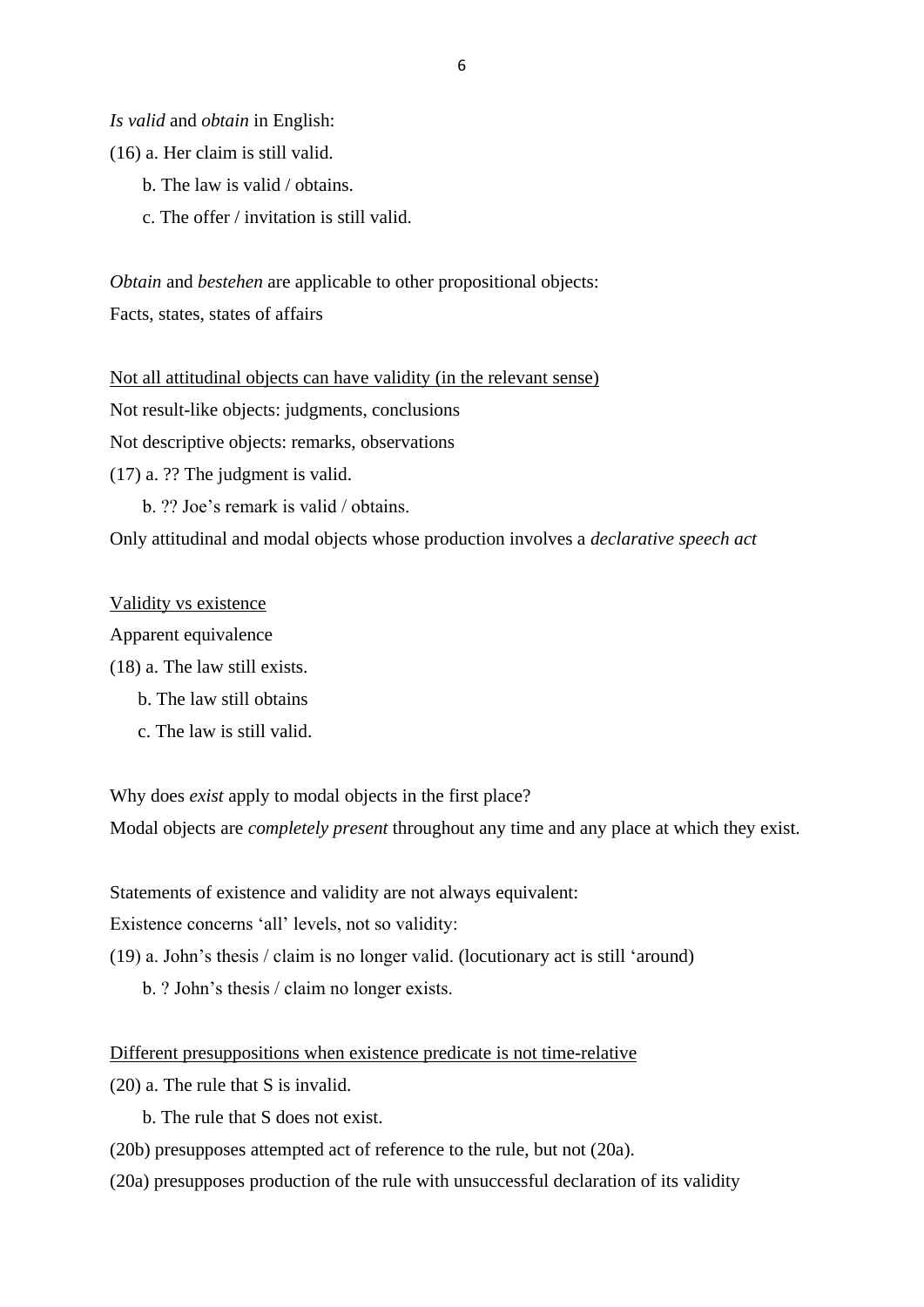(e.g. successful locutionary act, but illocutionary act)

Validity for artifacts that have a material base Invitations:

- (21) a. The invitation was sent out.
	- b. The invitation is no longer valid.
	- c. ? The invitation no longer exists.

#### Coins, stamps

- (22) a. The coin is no longer valid.
	- b. ??? The coin no longer exist.
- (23) a. The stamp is no longer valid.
	- b. ??? The stamp no longer exists.

Can there be coins and stamps with ongoing existence, but not validity?

#### Attitudinal objects:

- A linguistic criterion: choice of tense
- (24) a. John's claim is that the problem is unsolvable.
	- b. John's claim was that the problem is unsolvable.
- (25) a. John's claim is astonishing.
	- b. John's claim was astonishing.

(24a) and (25a) imply that the claim is still valid or endorsed, but not so (24b) and(25b).

#### What determines the lifespan of an abstract artifact?

Intended validity when applicable.

Otherwise intended existence?

But not all abstract artifacts have an intended validity or intended lifespan, rather they may be indeterminate in that respect.

Another criterion: being present in the mind of people or the relevant community?

---------------------------------------------------------------------------------------------------------------

## **6. Semantic type differences among existence predicates**

*Bestehen*, *obtain* vs *gueltig sein*, *be valid*: